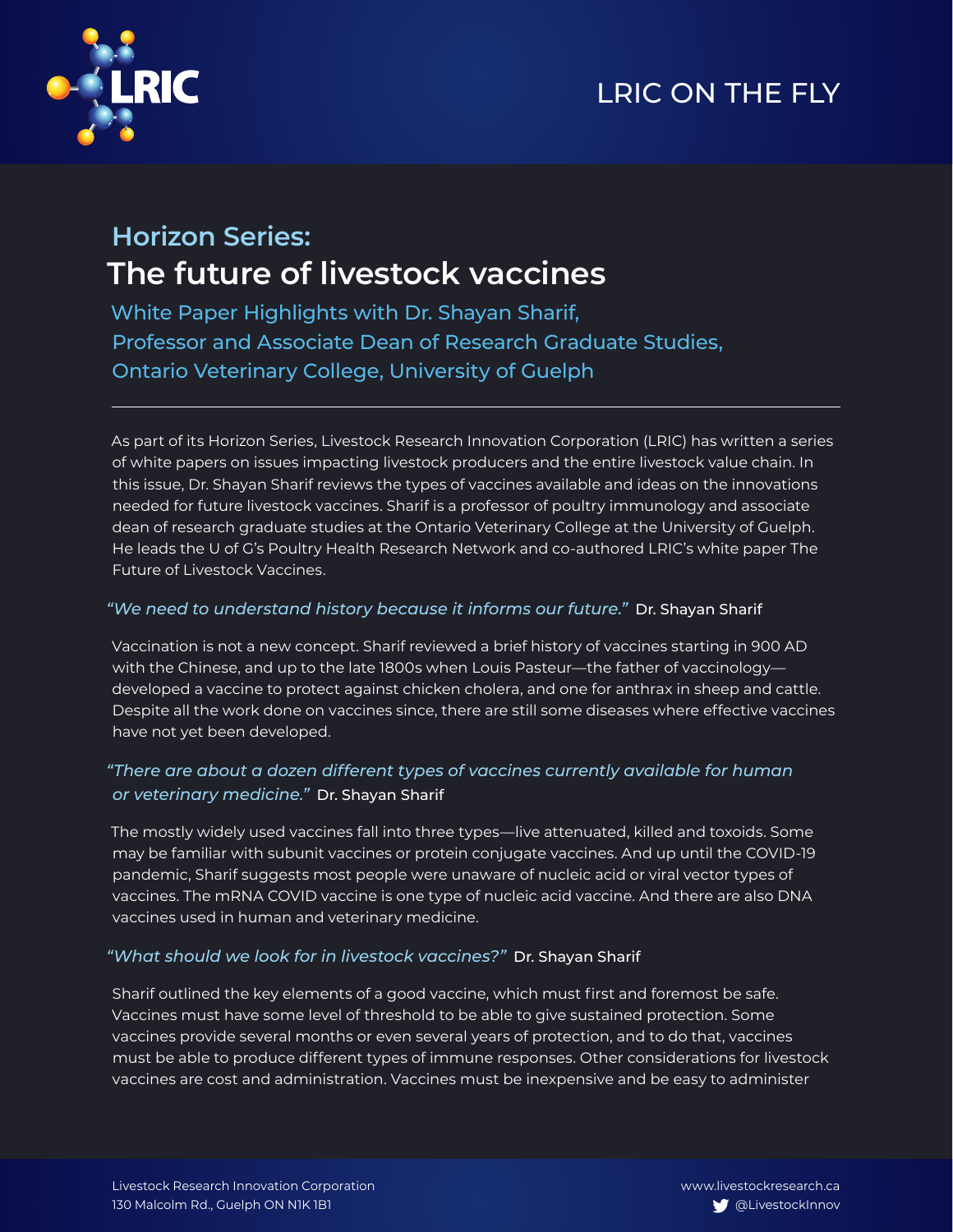# LRIC ON THE FLY



and deploy. Sharif believes that veterinary medicine has done something that human medicine needs to learn from: to make commercial vaccines at a fraction of the cost of conventional vaccines that are effective against a phlethora of pathogens.

### *"For vaccines, we are focused on the adaptive immune response."* Dr. Shayan Sharif

With a simplified immunology lesson, Sharif described the two types of responses at work in the immune system. Innate responses are generated or induced within a few minutes after exposure to antigens, vaccines or pathogens. Adaptive immune responses are generated within a few hours, a few days or sometimes a few weeks after exposure to a pathogen or an antigen derived from a vaccine. Livestock vaccines are focused on adaptive immune responses that are mediated by B cells (that produce antibodies) and T cells (that help B cells) and a kill infected cells that have been exposed to an antigen.

### *"There is a wide variety of methods for delivering vaccines."* Dr. Shayan Sharif

Sharif outlined five main routes of vaccine administration, noting that veterinary medicine has come a long way in this area and is more advanced than human vaccinology.

- **•** Intramuscular or intradermal—most human vaccines
- **•** Mucosal—oral, nasal, rectal, vaginal and ocular (in the eye, used in chickens)
- **•** In ovo—immunizing the chick embryo on about day 18 in incubation to give hatched chicks partial immunization and accelerate the immune response to pathogens
- **•** Epidermal and transcutaneous

### *"What do we need now to fight emerging livestock diseases?"* Dr. Shayan Sharif

Influenza viruses and corona viruses are two virus families at the top of the list for causing some sort of future pandemic in humans or animals. The COVID-19 pandemic has demonstrated than in just about a year, a vaccine for human medicine was developed, commercialized and shepherded through the regulatory process with billions of doses produced. But Sharif knows that's not as easy to do for veterinary vaccines. Here's his comprehensive list of what needs to happen to prepare for future diseases in veterinary medicine:

- **•** Cost-effective vaccines that are less than a penny per dose
- **•** Novel platforms for antigen discovery including big data machine learning and artificial intelligence
- **•** Better and more effective methods of administration including site-specific (mucosal) and needle-less
- **•** Novel adjuvants that are potent, safe and efficacious